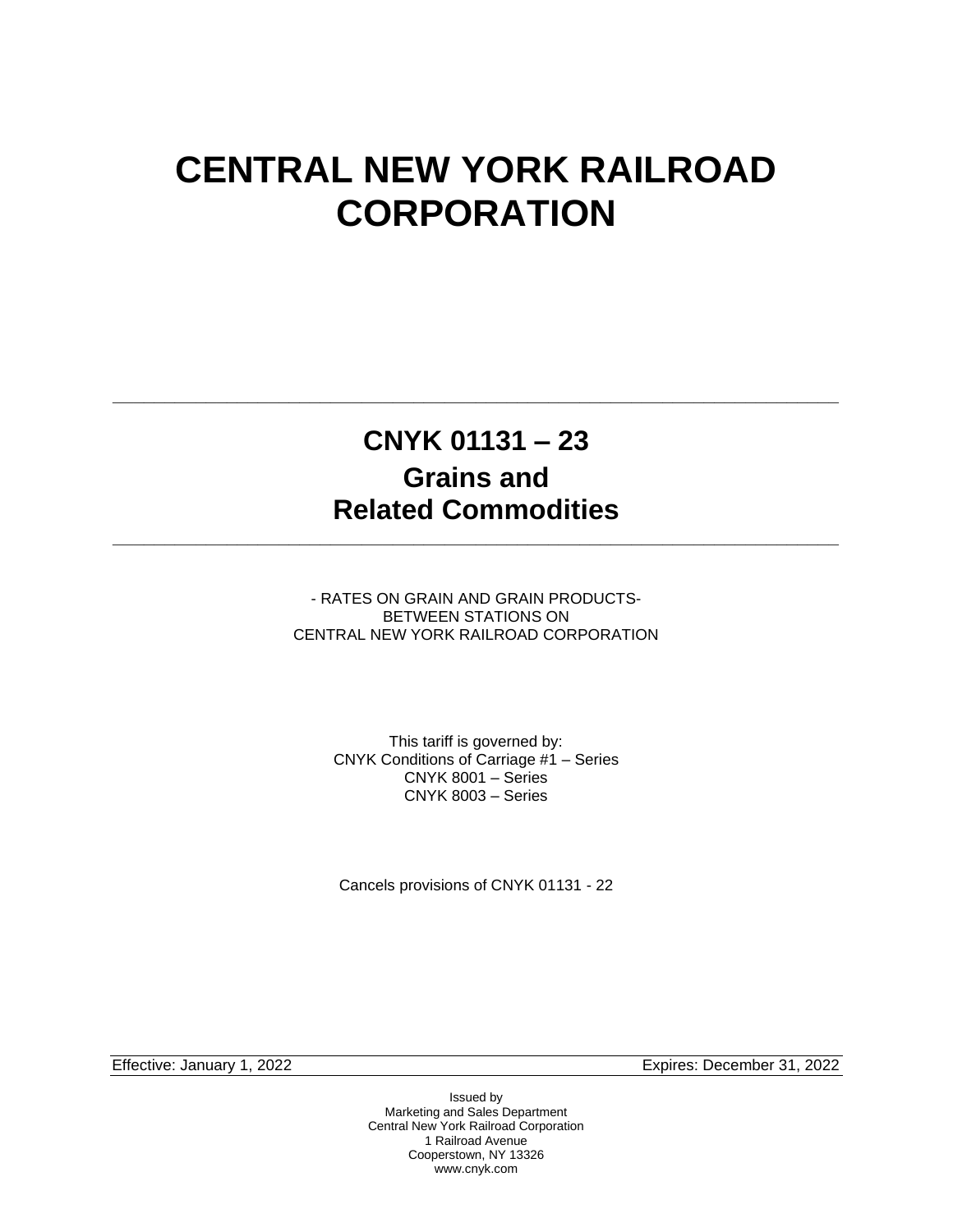### CNYK 01131 - 23 GRAINS and RELATED COMMODITIES

### **Commodity: STCC:**

| Corn, Barley, Oats        | $01131 - 01133$                      |
|---------------------------|--------------------------------------|
| Rye, Rye Flour, Bran      | 01 135 10, 01 135 30 / 20 414 10, 20 |
|                           | 419 24, 20 421 65                    |
| <b>Beet Pulp</b>          | 20 619                               |
| Canola, etc               | 20 939                               |
| <b>Cotton Seed</b>        | 01 141 10, 20 915                    |
| Citrus Pumice             | 20 421 27                            |
| Distillers Grain / Liquid | 20 823 30 - 35, 20 859 35, 40 - 45   |
| Gluten, Corn Meal         | 20 419 28 - 20 421 99                |
| Hominy                    | 20 421 42                            |
| <b>Soy Beans</b>          | 01 144 10 - 25, 20 923 14 - 17       |
| Wheat                     | 01 137                               |
| <b>Wheat Middling</b>     | 20 412 08 - 10                       |
|                           |                                      |

### **Origin/Destination and Rate:**

| To:                  | Binghamton           | Lackawaxen           |
|----------------------|----------------------|----------------------|
| From:                | <b>Station Group</b> | <b>Station Group</b> |
| Binghamton           | \$707 - Pvt          | $$736 - Pvt$         |
| <b>Station Group</b> | \$739 - RR           | $$768 - RR$          |
| Lackawaxen           | \$736 - Pvt          | $$707 - Pvt$         |
| <b>Station Group</b> | $$768 - RR$          | $$739 - RR$          |

Effective: January 1, 2022 **Expires: December 31, 2022**